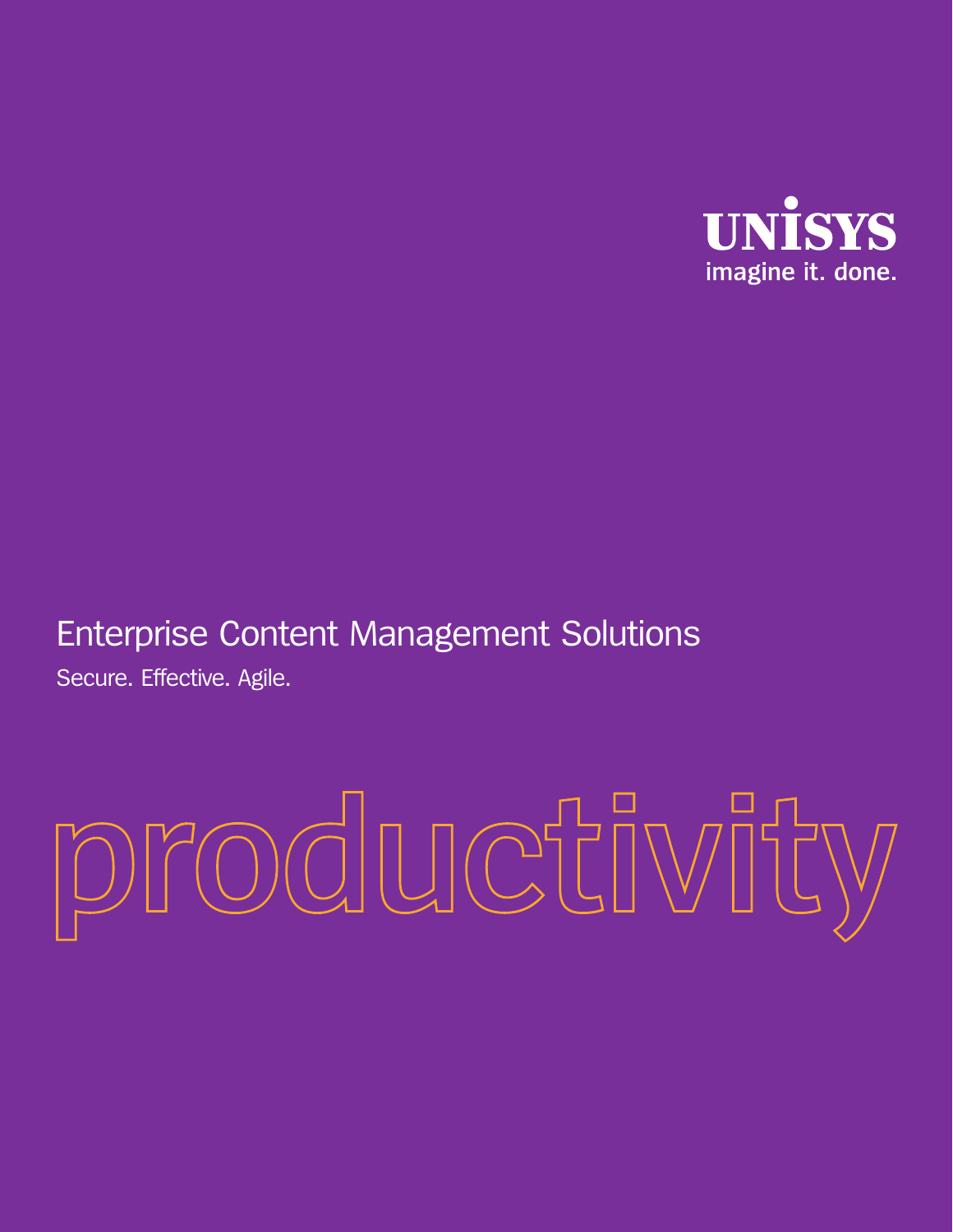# Aligning Infrastructure and Processes

#### Imagine It

If your enterprise could significantly improve business processes that are heavily dependent upon paper, electronic documents and human interaction – easily capture, manage, store, deliver and access any and all the content required to handle cases, inquiries and process-centric work whether the data was structured, semi-structured or unstructured – no matter where that data/document originated from, all with a single user interface.

#### Done

With hundreds of implementations using Enterprise Content Management (ECM) technologies, Unisys has the proven expertise and end-to-end services to assist your organization in reengineering, streamlining, and automating missioncritical business processes.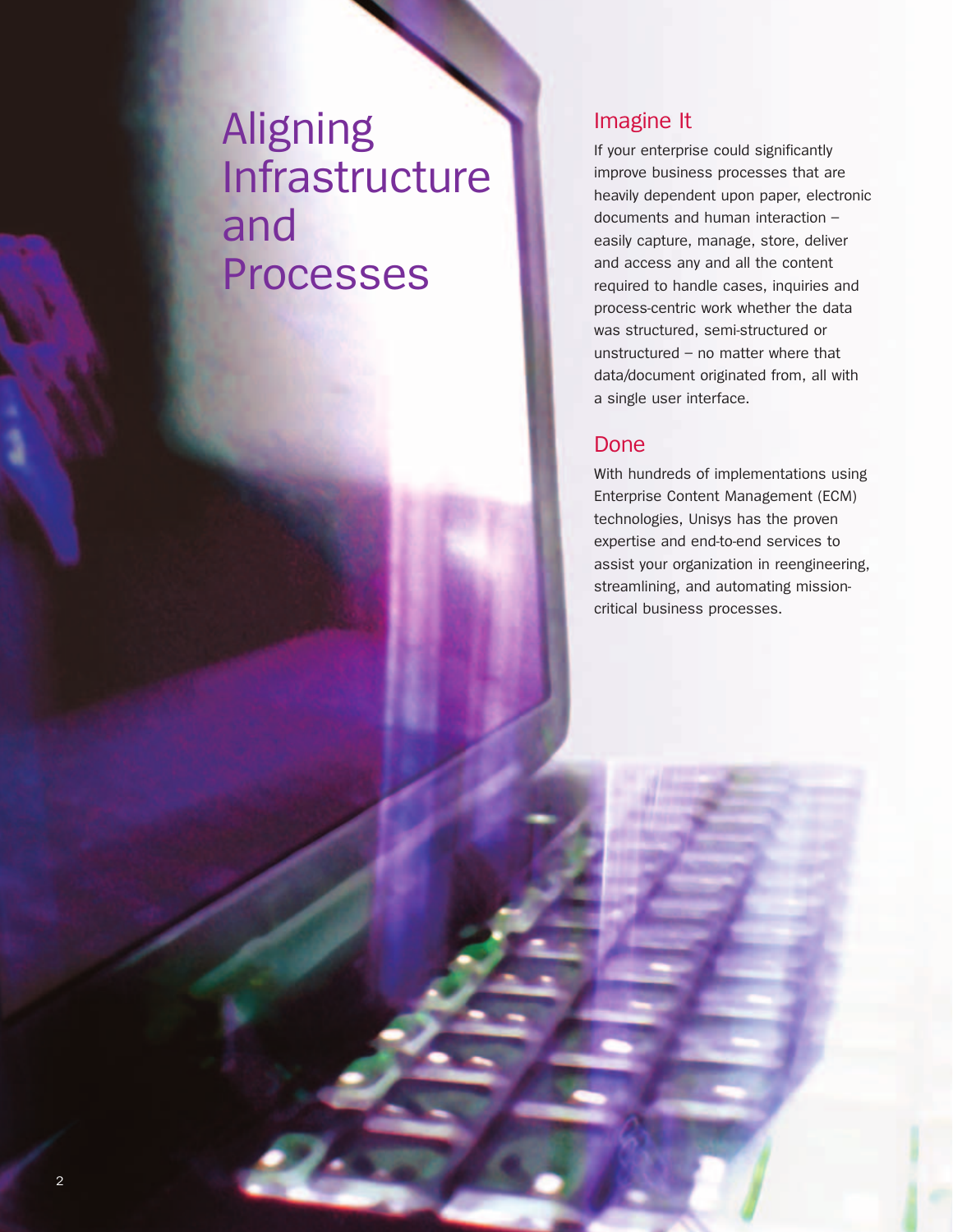### Proven, Large-Scale ECM Solutions

Unisys is a leading global integrator of large-scale document-intensive business process and content management solutions for financial and government enterprises worldwide.

Based on clients' business and technology requirements, Unisys architects and deploys customized end-to-end ECM solutions using our extensive professional services capabilities, domain expertise, and best-of-breed ECM technologies from Unisys, FileNet, Microsoft, EMC, Hummingbird and other partners. This strategy enables our clients to maximize resource utilization while leveraging our intellectual capital for quicker time to benefit. Our solution implementations span the breadth of ECM, including document imaging, workflow, business process management (BPM), records management and business process outsourcing (BPO).

## Unisys 3D-Visible Enterprise: A Blueprint for ECM

Unisys ECM solutions leverage our 3D-Visible Enterprise (3D-VE) methodology, which provides visibility and alignment across the enterprise – from business strategy and process, through applications and infrastructure. 3D-VE is based on effective process models, best practices, artifacts and reusable code from scores of successful engagements. That means speedier development cycles, reduced project risk and shorter time to benefit. Working with you, we:

- Model the business to frame the issues and potential solutions
- Model the technology to align to business objectives and to drive cost and performance gains
- Quantify the impact of these recommendations up-front
- Deliver secure business operations.

The output of this approach is a 3D Blueprint, a digital model that captures business process models, flows, patterns and interactions and the information and systems involved in core business activities, such as the account opening process or claims processing. 3D Blueprints also make clear the connection across multiple processes and systems. With the operational agility enabled by visibility, processes and systems are aligned to support core business objectives. Our client experience has shown cost savings from 25 to 60 percent through improvements in cycle time and productivity.

#### Tangible Business and Technology Benefits

As evidenced by hundreds of successful deployments worldwide, Unisys ECM solutions can deliver significant and sustainable business and technology benefits.

- Support legal and regulatory compliance
- Align business processes and IT with strategy
- Enhance customer service quality
- Contribute to business continuity, 24x7x365
- Enable more efficient collaboration
- Reduce operational costs
- Increase productivity across the enterprise
- Streamline and standardize processes
- Accelerate return on investment
- Mitigate risks of implementation
- Improve financial performance
- Proven scale-up and scale-out services
- World-class support and maintenance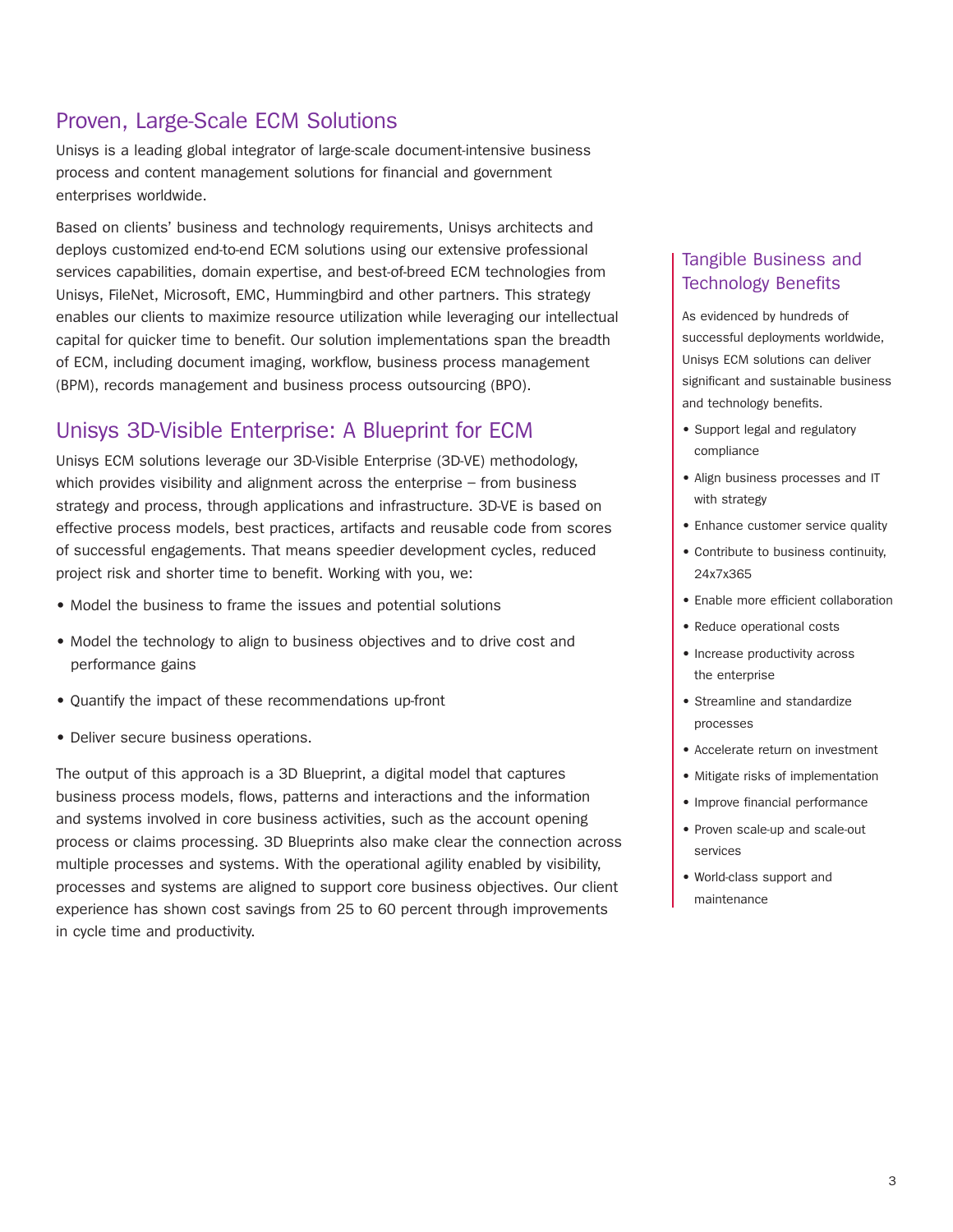# Public Sector ECM Solutions

Federal, state and local governments are finding it necessary to not only reduce paper, but also to improve the efficiency and accountability of operations to better serve their constituents. Progressive agencies are using ECM, document imaging and workflow,

Public

records management, and business process technologies to manage vast amounts of information from multiple systems, process information inquiries quickly, and serve as a central database of information. Agency and application area examples include:

- Compliance-Driven Records Management
- Claims Management
- Tax and Revenue Processing
- Motor Vehicles Administration
- Justice and Public Safety
- Health and Human Services
- Civil Registry and Identification

Financial Services ECM Solutions

The financial services industry demands timely, accurate and compliant information. Regulatory and customer requirements must be anticipated and met. Unisys ECM solutions help to accelerate 3D Visible Enterprise decision-making and operations VIH&HS in an environment where quick action can make the  $Ent_{\odot}$ competitive difference. Further, Internet/remote users can access pertinent information and be an Unisys<br>Infolmag **Platforms** integral part of the work **Content and** process. Application **Process Solutions** areas include: rilenet<br>Softwar • Consumer and Commercial Branch Banking • Lending • Mortgage • Claims Processing Integrated Document Mana • Policy Servicing Imagine It. Done • Accounts Payable • Payments/Remittance Workflow and Archive

- General Customer Service and Case Management
- Fraud and Risk Support

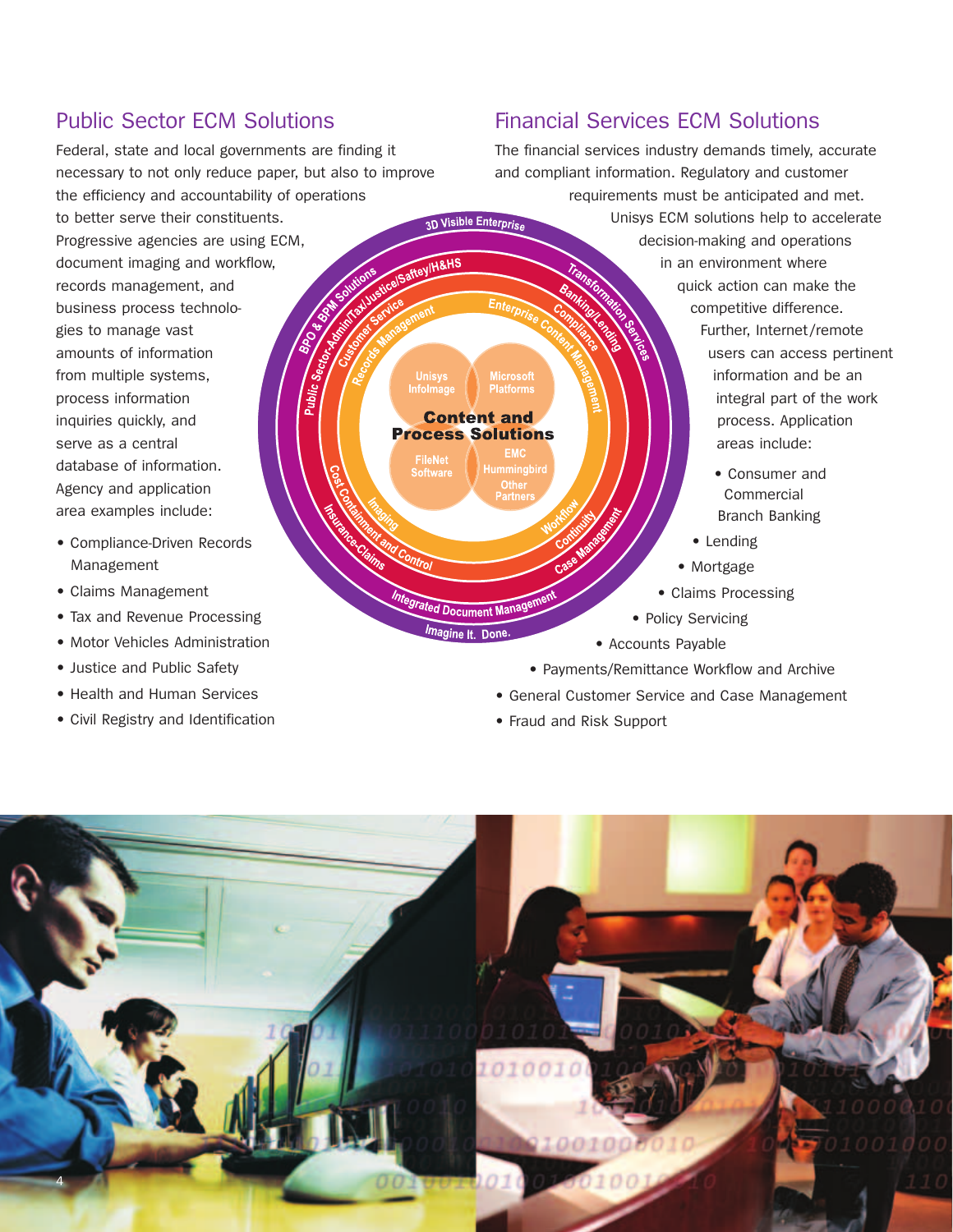## ECM Solutions for Other Sectors/Industries

Many private and public sector organizations are realizing the value and benefits of ECM solutions to their operations, staff and customers. Benefits such as productivity improvements, cost savings, service level advantages and improved decision making flow from wise application of ECM software solutions. Other business process and solution areas that benefit greatly from ECM solutions include:

- Airlines Air Cargo Operations and Air Bill Processing
- Claims, Disputes and Customer Service Management
- General Accounting and Accounts Payable
- E-Mail Management
- General Document/Content Archiving and Research
- Litigation Support
- Any operations that are people and process heavy, and time and client sensitive

## Business Process and IT Outsourcing of ECM Solutions

For today's financial services firms and public sector organizations, outsourcing is an option for more than just horizontal functions like human resources or accounting. It offers a way to transform a business process such as enterprise payments or insurance administration across the organization, providing organizational agility while increasing customer service, revenue and profit. Speed and agility are an imperative for firms seeking to respond effectively to the changes in the marketplace. When you outsource effectively, you can control costs while focusing resources and expertise on your core business to move and adapt quickly. With server-based computing on the rise, businesses experience growing problems with capacity and maintenance. Unisys outsourcing services offer economies of scale, 24x7 reliability and integrity, around-the-clock support for geographically dispersed clients, and simplified management of your IT and BPO infrastructure and operations. Whether managing selected business processes or IT infrastructures from the data center to the desktop, Unisys BPO services offer worldclass agility that will translate into business advantage.

Whether your outsourcing needs are simply content/image repositories, utilities, or complex business process and workflow management, Unisys has the centers, staff and expertise to successfully manage the transition and on-going production environment for your ECM-based applications.

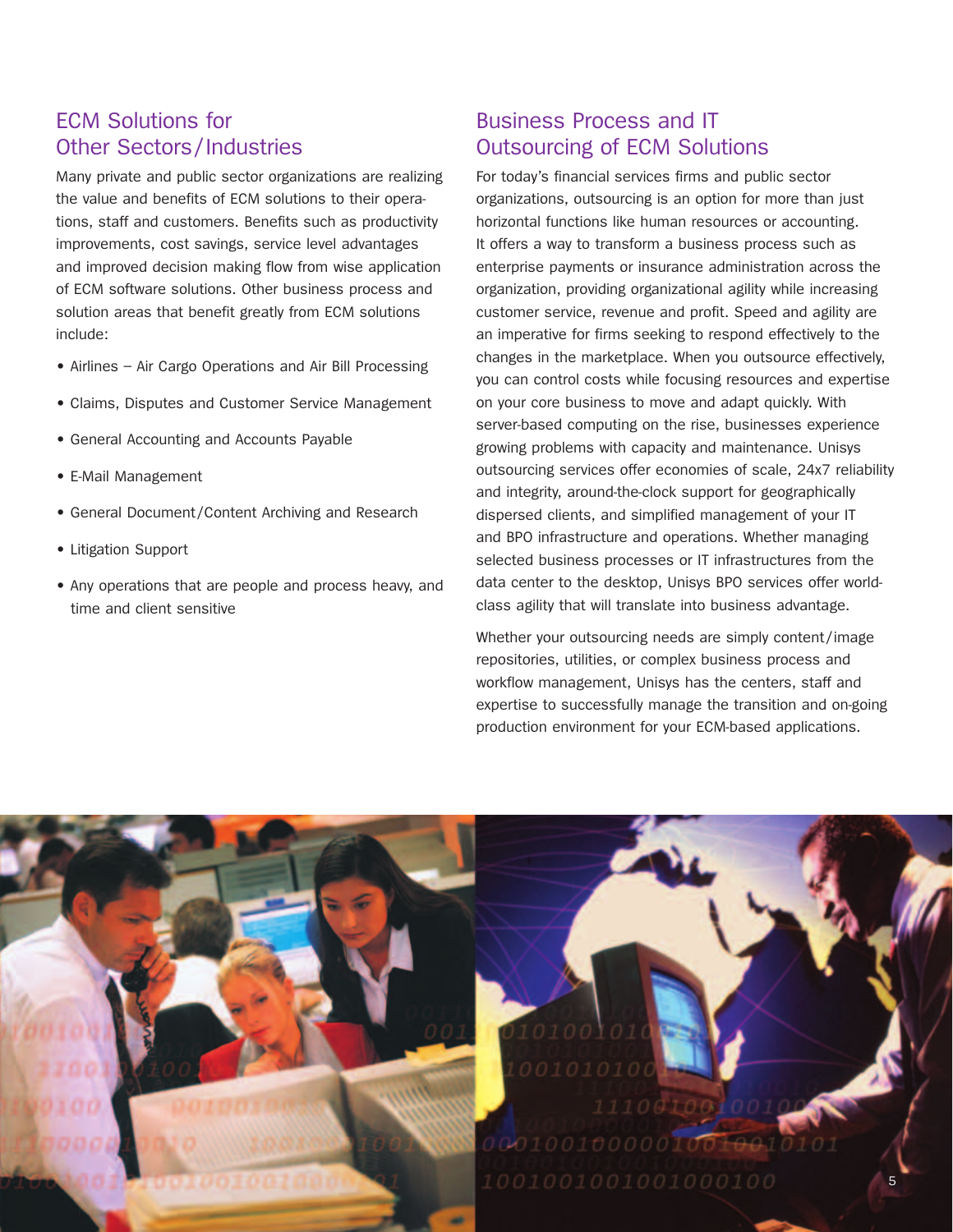#### Why Unisys?

#### **ECM Delivery and Support Resources**

As a world-class systems integrator with experience successfully implementing hundreds of ECM solutions, Unisys resources span the globe. Our experienced ECM professionals can help your organization grow and improve operations.

#### **World-Class ECM Partners**

In addition to our own robust and award-winning software platform, InfoImage, Unisys integrates ECM solutions using best-of-breed tools and technologies from FileNet, Microsoft, Kofax, EMC, Hummingbird and other partners – depending on specific client requirements.

#### **Hundreds of ECM Clients**

Unisys has implemented and is currently supporting hundreds of ECM clients around the globe, in a wide variety of application areas. Solutions and implementations range from simple to very complex, and client end-user populations range from hundreds to many thousands in our large complex enterprise solutions. Client references and case studies are available from a diverse cross-section of many of the world's largest financial services and government organizations.

#### **About Unisys**

Unisys is a worldwide technology services and solutions company. Our consultants apply Unisys expertise in consulting, systems integration, outsourcing, infrastructure, and server technology to help our clients achieve secure business operations. We build more secure organizations by creating visibility into clients' business operations. Leveraging Unisys 3D Visible Enterprise, we make visible the impact of their decisions – ahead of investments, opportunities and risks. For more information, visit www.unisys.com.

With hundreds of implementations using Enterprise Content Management (ECM) technologies, Unisys has the proven expertise and end-to-end services to assist your organization in reengineering, streamlining, and automating mission-critical business processes.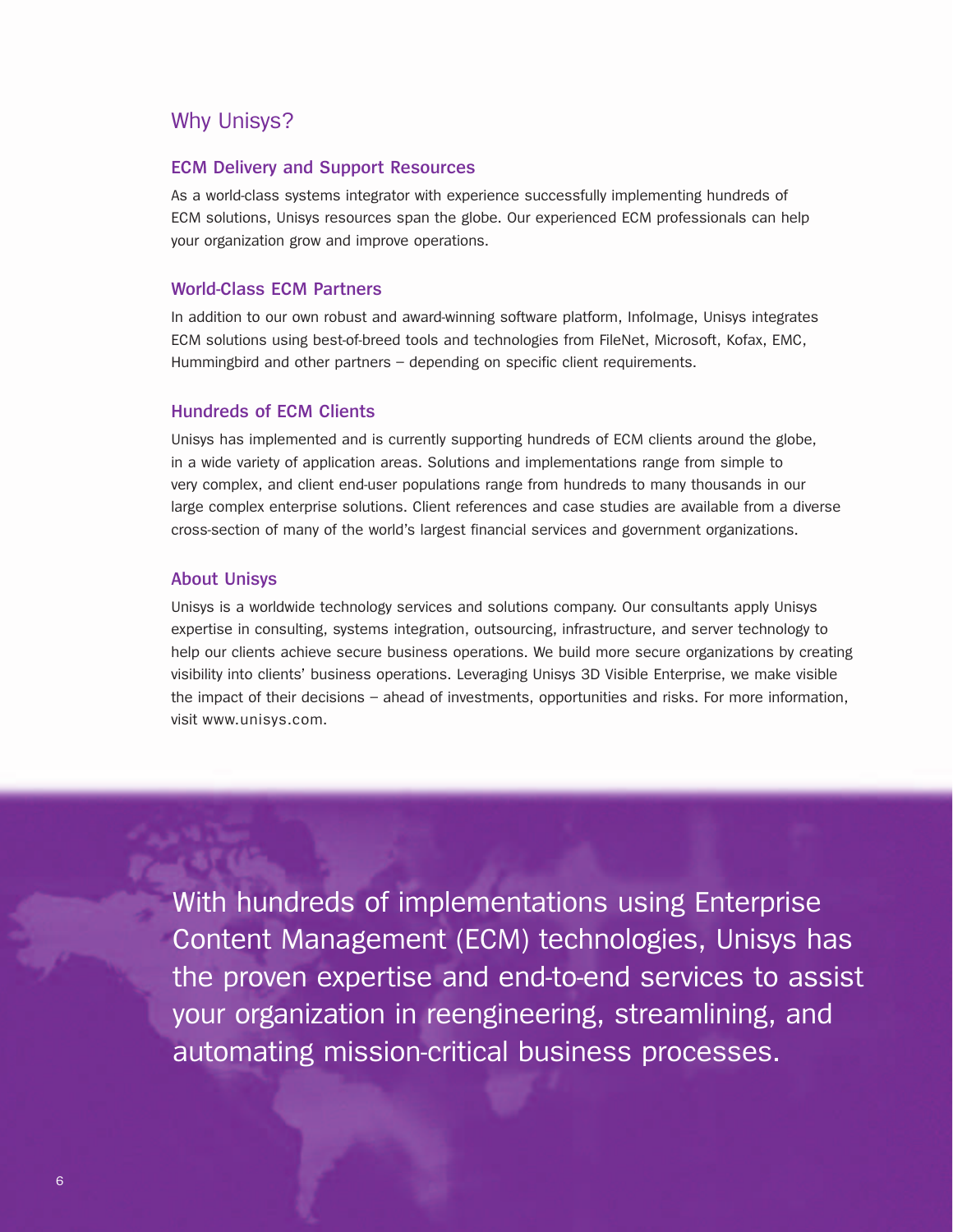#### **For More Information**

Please visit www.unisys.com, or contact your local Unisys representative.